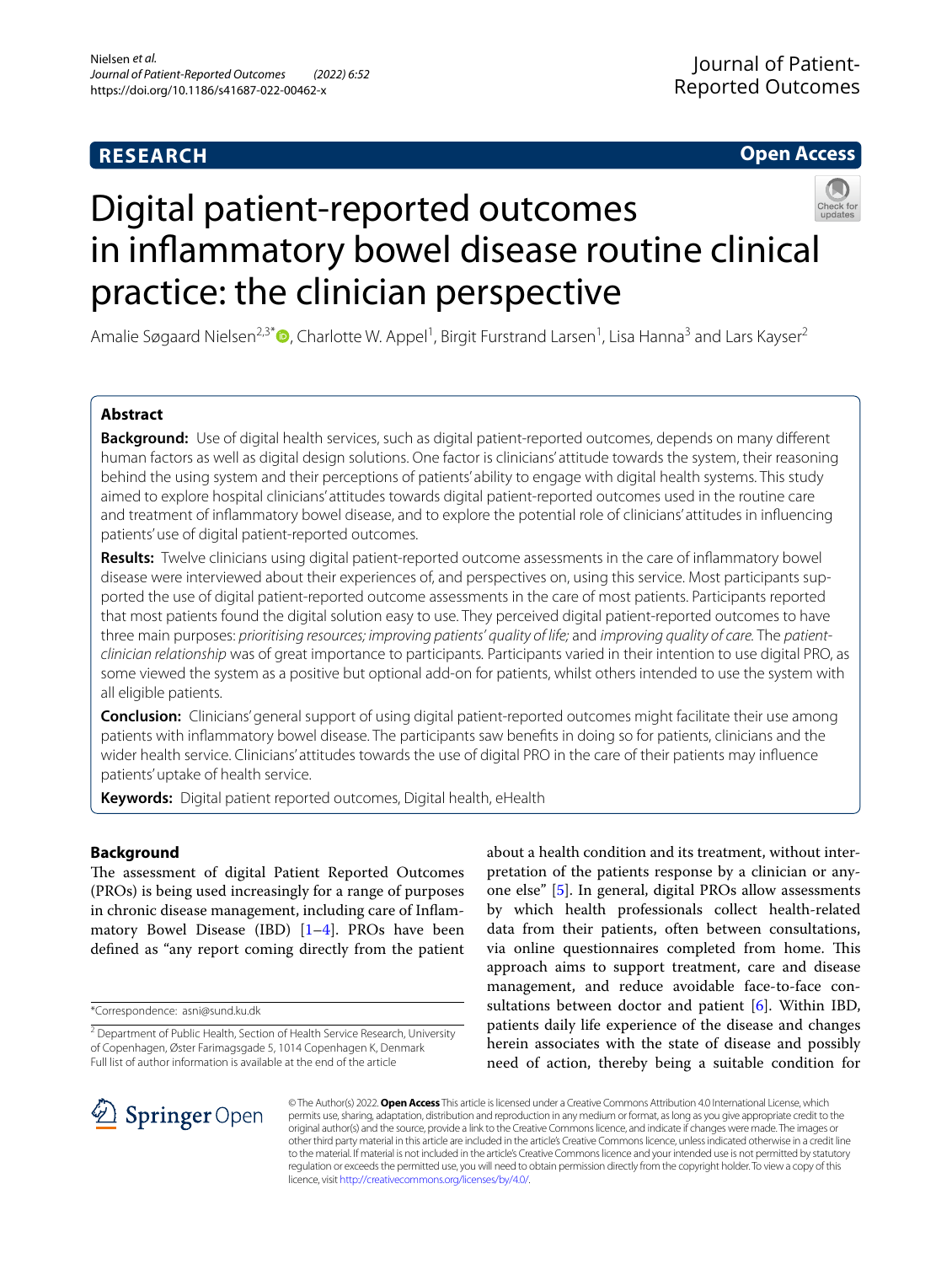digital PRO assessment [[7,](#page-9-4) [8\]](#page-9-5). Use of digital PROs also has the potential to increase patient empowerment and improve healthcare [[1,](#page-9-0) [2](#page-9-6), [9\]](#page-9-7). However, some patients seem to beneft more from this approach than others, and some do not engage with digital PROs at all [[10](#page-9-8)].

Patient engagement, adherence and use of digital health services depend on many diferent human factors as well as digital design solutions [\[11](#page-9-9)[–13\]](#page-9-10). One factor is clinicians' perceptions of patients' ability to engage with health systems, which may afect patients' attitudes towards and uptake of the system [[13,](#page-9-10) [14\]](#page-9-11) and have been found to be a barrier for use  $[15]$  $[15]$ . In addition, when digital PRO assessments are introduced as a new intervention in clinical practice, where the assessment constitutes a follow-up session, this changes daily workflow and adds tasks for clinicians which might afect their attitude towards new solutions  $[16]$  $[16]$  $[16]$ . Use, and reflections on use, of PROs in daily clinical practice afect the realisation of the intervention  $[13]$  $[13]$ . Implementation efforts, including training for clinicians in how to handle digital PROs, and the information provided by PROs, are needed [\[17](#page-9-14)], especially when collecting data on health-related quality of life [\[16,](#page-9-13) [18\]](#page-10-0). Such implementation eforts aim to make a positive impact on the attitude of the clinicians and to secure a well-established solution for clinicians and patients [[19](#page-10-1)]. Clinicians' reasoning and justifcation for using digital PRO assessments may afect patients' attitude to and uptake of the service  $[19]$  $[19]$ . Therefore it is of interest to understand clinicians' reasoning related to use of digital services to be able to understand its efect on uptake and patients' acceptance of technology. This study aimed to explore hospital clinicians' attitudes, including their reasoning and motivation towards digital PROs used in the routine care and treatment of IBD.

# **Method**

This study was part of a larger action research project [[20\]](#page-10-2) on patient-reported outcome concepts at an outpatient IBD clinic at Silkeborg Regional Hospital in Denmark  $[8]$  $[8]$ . This project has reported on patients' perspectives on digital PRO [[21\]](#page-10-3); this paper presents clinicians' perspectives.

# **Setting**

AmbuFlex is a publically funded, hospital-based generic web-administered PRO-solution which is used for a wide range of chronic diseases, including IBD, in Central Region Denmark since 2016. At the outpatient clinic for IBD at Diagnostic Centre at Silkeborg Regional Hospital (DC) which provides care to around 850 patients with IBD. 77% of patients are enrolled in the AmbuFlex IBD specifc subset; AmbuIBD [\[8](#page-9-5)]. AmbuIBD is applied to replace face-to-face clinical follow-up consultations with Medical Doctors (MD) or Registered Nurse (RN); to prepare for a face-to-face consultation with a MD or RN; thus supporting patients in preparing and clinicians to target the issues of the consultation; and to report symptom exacerbation between consultations. MDs at the hospital identify patients for whom AmbuIBD is clinically suitable and enrol those consenting into the Ambu-Flex system. Usually a RN then introduce the patient to the digital PRO system.

Through the digital PRO system, a questionnaire is sent to patients every 6–12 months using a national secure email system with a link to the questionnaire. Time between questionnaires is decided and adjusted on an individual basis, or the patient can access the questionnaire from a webpage at any time if they experience changes in symptoms or feel a need for contact. AmbuIBD consists of 44 questions based on existing questionnaires covering (1) disease activity (the Harvey Bradshaw Index (HBI) [[22\]](#page-10-4) and the Simple Clinical Colitis Activity Index (SCCAI) [[23\]](#page-10-5)), (2) well-being (Short Health Scale [[24\]](#page-10-6) and the WHO-5 Well-being Index [\[25\]](#page-10-7)), (3) fatique (the Infammatory Bowel Disease Fatigue Self-assessment Scale (IBD-F) [[26](#page-10-8)]), and (4) questions on sexual dysfunction, medicine adherence, side efects, and weight. In addition, patients are able to write comments or request a phone call from the clinic. The AmbuIBD questionnaire was linguistically validated by the AmbuFlex section development team. A pre-specifed algorithm in AmbuFlex colors each answer due to a cut-off value (green, yellow, red) in the receiving end of the system. The answers and the colour codes from the questionnaire are reviewed by trained RNs who decides if a patient needs a face-to-face-consultation, a phone call for additional information or if no action is needed at the time. If any items have a "red answer" the patient will receive at least a phone call, unless they are expected on attendance in few days. The RNs might consult a MD before contacting the patient if needed. Patients receiving medical treatment at the clinic every six to eight weeks receive the questionnaire prior to their treatment.

## **Recruitment and data collection**

All clinicians involved in the use of AmbuIBD  $(n=12)$  at the current time (excepting this article's co-author BFL) were invited to participate in an individual in-depth interview. All accepted: 6 MDs and 6 RNs with IBD experience, who all were users of the AmbuFlex system. Two RNs had used it since its implementation in 2016, and had been a part of the development team, whilst others only had used it a few times. Qualitative, semi-structured, face-to-face interviews were conducted between October 1st and December 20th 2018. The first author ASN, who had no prior relationship with the participants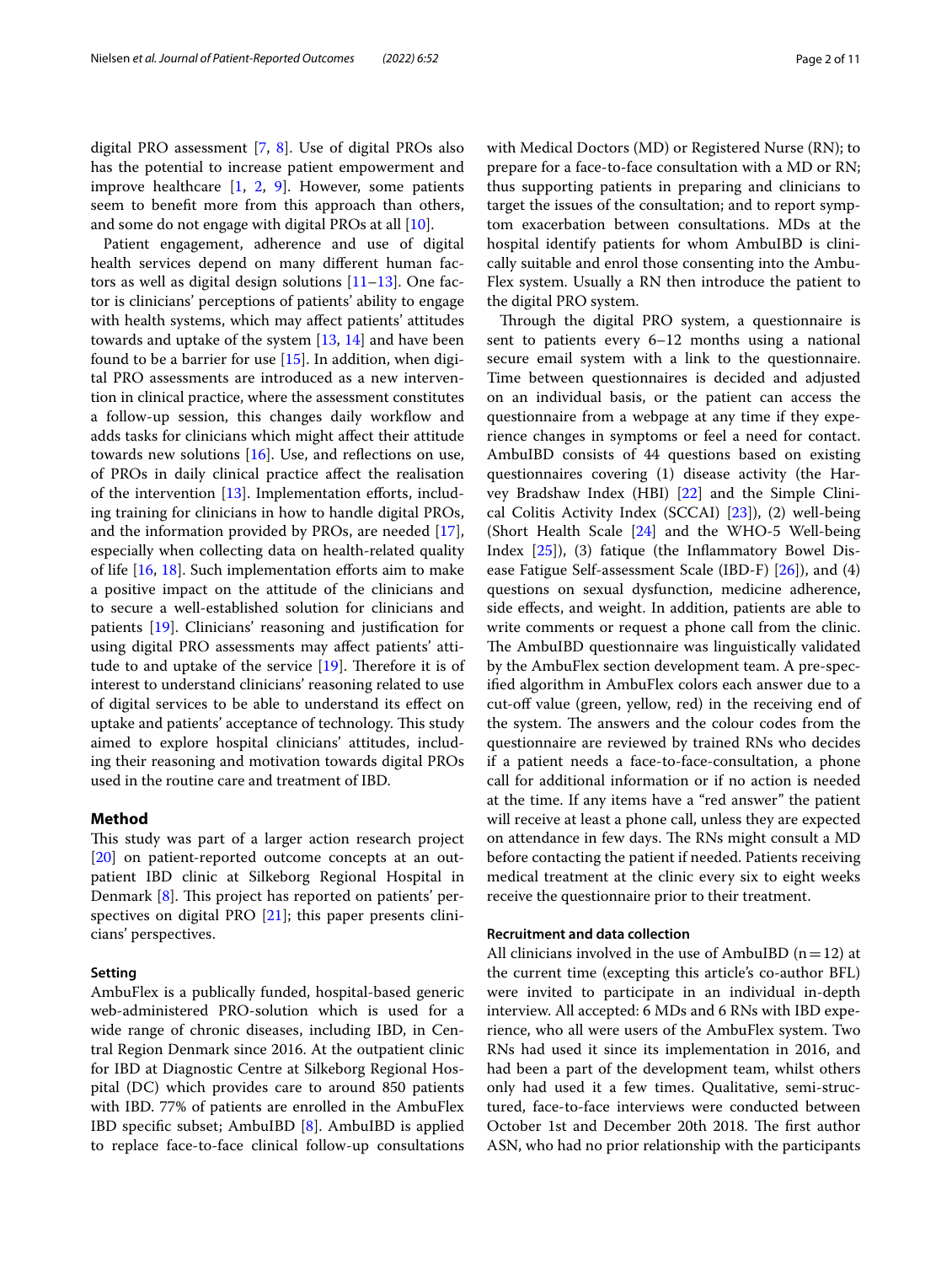and no clinical background, conducted the interviews. The semi-structured interview guide focussed on participants' attitudes towards and motivation to use technology, reasoning surrounding its use, and clinicians' experience of patients' engagement towards healthcare technology. Follow-up questions, exploratory questions and interpretative questions were used [[27](#page-10-9)]. Every interview was recorded and transcribed verbatim by the interviewer. Interviews ranged in duration from 18 to 30 min (Additional fle [1](#page-9-15)).

#### **Data analysis**

Data were analysed thematically by two of the authors, using Braun and Clarke's (2006; 2020) six-step inductive approach. First, the frst author [name of author blinded due to peer review process], read the data several times. Second, data were coded descriptively in NVivo12 Plus. Third, categories were established from the descriptive codes. Fourth, overall themes were created based on the categories while the original data were revisited to ensure agreement. Fifth, the frst and fourth authors ASN & LH, agreed on themes. The last analytic step was the writing of this paper, conducted after the contextualising event described in the next paragraph [[28\]](#page-10-10).

#### **Confrmatory triangulation**

A group discussion of the themes in a clinical context was facilitated in April 2020 (online due to the COVID-19 lock down in Denmark) with two RNs and one MD from the site  $[29]$  $[29]$ . The two RNs had participated in the interviews. The aim of the group discussion was to examine if the themes were recognizable and relevant for the participants [[30\]](#page-10-12). As a means for discussion, a set of questions based on the themes was conducted  $[29]$  $[29]$ . The themes were confrmed by the participants at this event and are presented in this paper.

#### **Results**

The data show clinicians' support for the use of digital PRO assessments in their practice. Their reasoning revolved around fve themes: *prioritising resources; improving quality of life; improving quality of care; patient-clinician relationship;* and *ease of use.*

# **Prioritising resources**

There was considerable variation in how participants perceived the purpose of the Ambufex system. However, all participants identifed that a key purpose was the reduction in face-to-face consultations facilitated by Ambu-Flex, and not having to spend time on healthy patients:

*"Both… you know, it should be a good thing for both us and the patients. For the patients not to come in here and say everything is fne, I'll leave again, see you next year. To avoid that consultation. For both the patient and us. Just to see them when something is up." (RN 4)*

However, while several participants acknowledged the intention was for the system to support cost-efectiveness and resource prioritisation, some doubted whether the implementation of AmbuFlex had actually saved money. Participants reported RNs spending substantial extra time managing the digital PRO system. As an example, one RN participant stated that they sometimes had to provide IT-support for patients:

"There you really have to have some IT skills to *sometimes even help patients to, what exactly is the problem […] Well, it's shatter-annoying. Well it can get me all the way up in the red zone that we have to spend so much time on it." (RN 4)*

All of the RNs, whose task it was to coordinate the care surrounding the digital PRO system, stressed that this role was time-consuming and required complex coordination, which was a new job function to them. In addition, they reported the digital PRO implementation redistributed care work towards RNs from MDs:

*"You can say we see a few more of those yearly controls, where some of them might have been seen by a doctor before, where it is just us who handle them now ... um ... and only if there's anything extraordinary that we have the doctors in." (RN 2)*

This was backed up by the MDs, who felt they had lost some control over patient care:

"Then of course I have to depend on trusting the RNs *who are set to keep an eye on it so that they do so as well. Of course they do that." (MD 5)*

In addition, the amount of time RNs spent on consulting patients had reduced:

*"We do not have these nursing controls with one year, half and full year checks of Crohn's and colitis, we see that virtually no longer. So it's much more administrative in some way. We sit behind the screen and follow up on it." (RN 5)*

Half of the participants mentioned that part of the purpose for implementing the digital PRO solution was to be innovative and modern. A MD stressed the innovative 'spirit' at the hospital and said: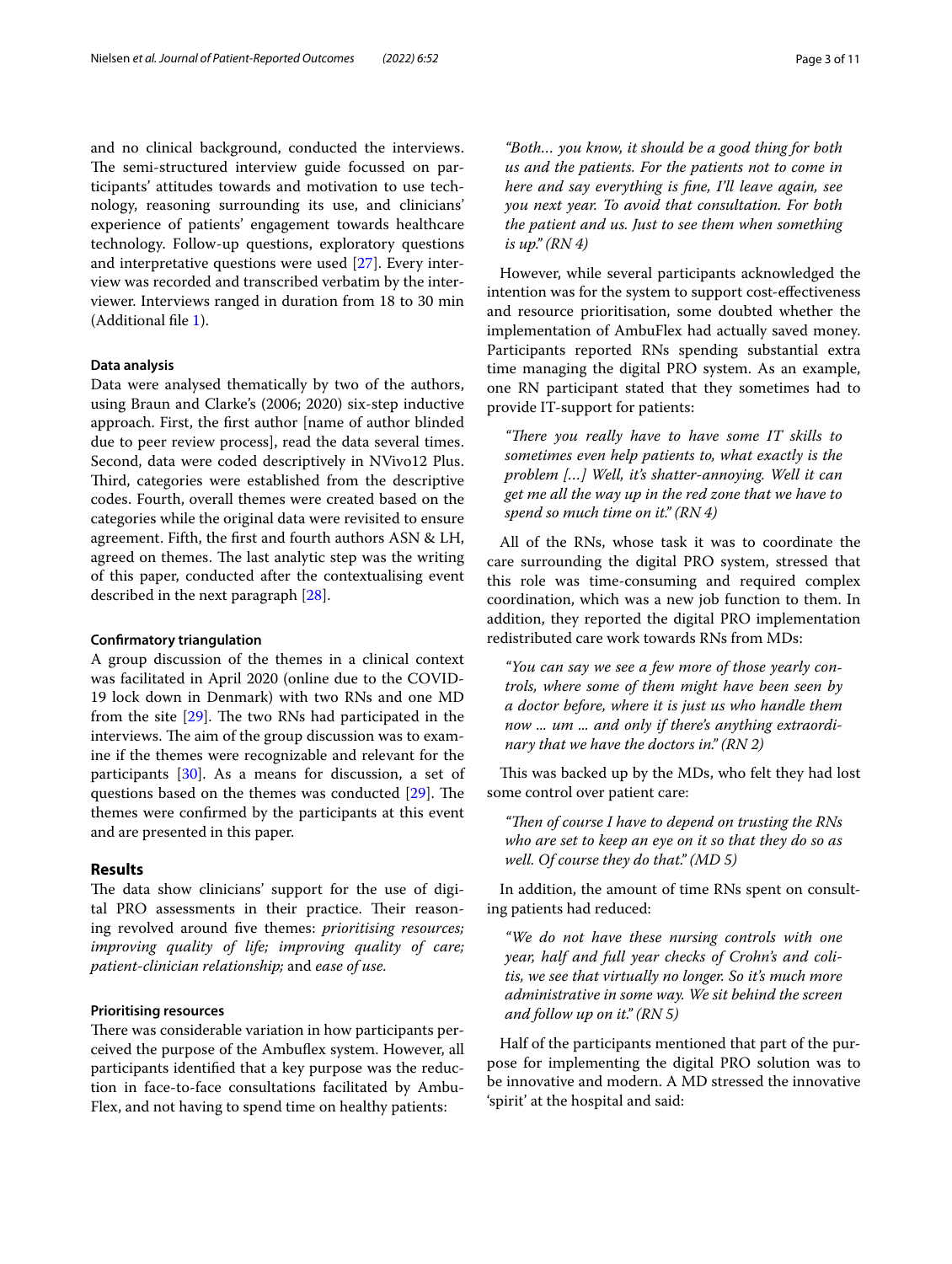*"It fts well with the spirit of the hospital that you want to be an innovative hospital and try to … [laugh]… do things diferent than you necessarily used to do." (MD 2)*

#### **Improving quality of life**

In the participants' reasoning around the use of digital PROs, fewer physical consultations were perceived to beneft patients and enhance their quality of life. One perceived beneft was that patients could avoid taking a day off work to attend the clinic, as described in this quote from a MD:

*"I do think it is a waste of their [the patients] time to*  take time off work to come in here and tell that eve*rything is fne." (MD 5)*

In addition, some participants believed that the digital PROs could support patient education and enhance patients' knowledge of their disease, which could improve patients' quality of life and quality of care:

*"I think someone can use it [the PRO solution]. Yes, and that is also, what I sometimes try to say to people, but you can use it a little yourself, to score yourself, [...] but if you think like there could be some symptoms… Well, then you can go in and answer […] Is it as usual, or is there something that starts to change a little?" (RN 2)*

Another RN emphasised the benefts of patients answering the same questions repeatedly over time*:*

*"Now they are asked about joint pain every time, so they can think; well then, but it is probably related to my bowel disease and also all these extra-intestinal symptoms we ask every time." (RN 5)*

Not all of the participants supported this interpretation and some doubted whether patients' answering digital PRO measures had an effect on their (patients') health literacy at all.

*"I doubt it [AmbuFlex contributing to patients' understanding of symptoms][…] If, in the long run it will enhance their health literacy, well… I just don't know." (MD 4)*

Participants difered in their opinion about how welleducated patients were regarding their illness to begin with. As one MD said:

"They are pretty well trained in reality ... that is if *they have listened and read it [information material on IBD provided by the hospital]." (MD 5)*

Another MD emphasized the diference between patients:

*"It's very diferent. Someone uh ... someone does [know a lot about their disease], but of course there are many who do not. So, I also think ... that it is ... a little bit dependent on ... I also believe that IBD patients are very diferent. Some are very engaged. And someone would rather ignore their illness." (MD 1)*

A RN talked about how surprising it was to discover patients' lack of knowledge about their IBD:

*"It's really such an a-ha experience for us, too, that what we think they know, they don't always know. So… and it comes… it can get very visible in such a questionnaire." (RN 4)*

# **Improving quality of care**

One of the reasons participants cited for the implementation of a digital PRO system was to improve quality of care in a range of ways. For example, digital PRO assessment was perceived to provide an opportunity for clinicians to receive more reliable, valid responses from patients and thereby support quality care delivery. Clinicians felt that when patients were able to answer the questions at home in their own time they were better able to consider more accurate responses and to fgure out what was most important to them at that moment. Another aspect of the digital PROs that clinicians believed supported quality of care was their capacity to collect"real time" symptom registration as the patient had the opportunity to respond to the digital PRO measure at the time they were experiencing symptoms:

"The clever thing is, they [the patients] can respond *to the questionnaire whenever they want, and then we see it straight away. And then we act upon it. A lot of them know that thing about, well, I should have called the doctor, and then they are number seven waiting in line and then they never get to it, and then all of a sudden 10 days went before they actually got to tell us that they had diarrhea again." (MD 1)*

Participants perceived that digital PRO measures could support clinicians' preparation for consultations, which in turn enhanced the quality of care provided. All participants agreed that this functionality was important; one MD shared how he prepared for a consultation by using PRO data: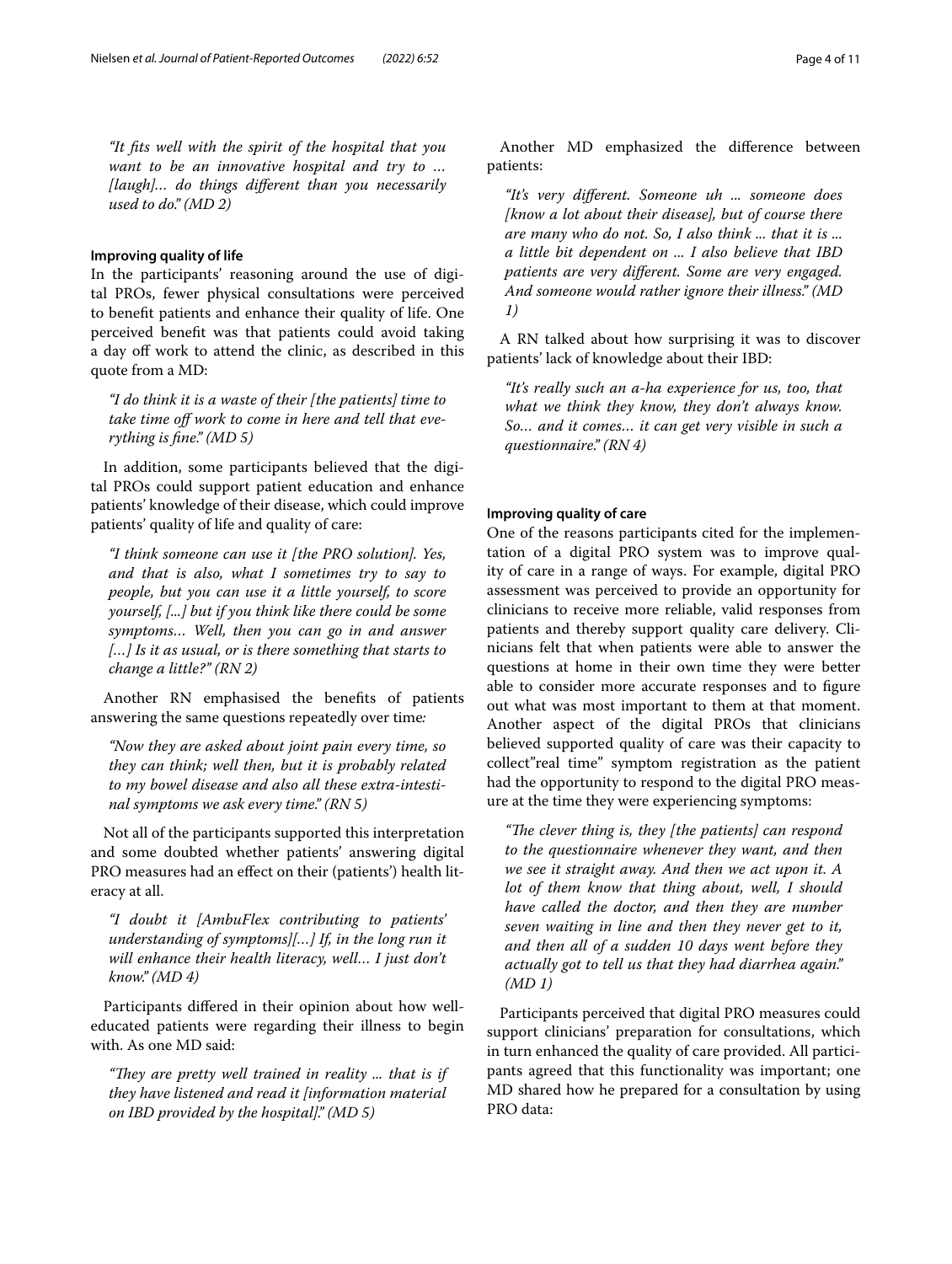*"So, when they come to the clinic for something… then you go and check before the patient arrives… if there are any red answers or something, then you can see; ok, you can dive into what you really have to talk about." (MD 5)*

Similarly, a RN reported that the PRO data helped her fgure out whether or not to contact a MD in advance of for example intravenous treatment:

*"Tat thing about, well do we need a doctor? Or does it look fne and are there some things you just have to take into account. You can better prepare before they [the patients] arrive. So it doesn't come as a surprise or what to say, how they have it. You get a sense of is everything here as it usually is or is there something new?" (RN 2)*

However, not all of the participating MDs could fnd the time to check patients' PRO responses before every consultation:

"*Sometimes I must admit, I don't get… I don't check the response.*" (MD 6).

One of the perceived benefts of being able to prepare the consultation based on the patient's answers was that the consultation had the potential to be more focused on the issues that worried the patient. A MD shared how this could force the subject of relevance to appear earlier in the conversation:

*"Because you can say that then you might lead the conversation into the relevant topics right away rather than spend ... a lot of time on ... trivialities from when they arrive. It's only when a patient is about to leave out the door that they are going to talk about what they really wanted to talk about." (MD 5)*

In helping clinicians prepare for a consultation with a patient, another beneft of using digital PROs was that they gave clinicians an overview of the patient's responses over time, and during the consultation could support detection of improvement or decline in symptoms or health status. Participants perceived this functionality to be useful in ensuring high treatment quality. Some participants also mentioned that patients may also fnd it useful to be able to review their previous results. One MD stressed the diference between digital and paper based patient-reported outcomes, and the benefts of the digital solution:

*"If you had a piece of paper, then you had to scroll around in it and in this way you have them, even with this overview, where they are just next to each other the last four times, where you can then see , they have diferent colors and such. It's much more* 

# *manageable." (MD 3)*

As one of the main reasons given for using digital PROs was to enhance clinicians' preparation for a consultation with a patient, it is reasonable to consider whether the nature of the consultation itself might change as a result of using digital PROs. One MD said that using digital PROs'turns' the conversation during a consultation:

*"And then I can just as well start from it, and then I can then take the routine things I would otherwise ask afterwards, so that you can just as well get the conversation turned in relation to what I did earlier." (MD 5)*

Likewise, a RN stated that using digital PROs meant that the initiative was given to the patient during the consultation:

"[The consultation] becomes more patient-con*trolled, because they have been at home and prepared for themselves, and what is happening to them is what we should address when they are at the clinic." (RN 4)*

Most participants agreed that new topics arose during a face-to-face consultation as a consequence of using digital PROs, commonly issues about fatigue and sexual dysfunction. As one MD said:

*"Then there are some of the answers that go on to more broad things than what we have been used to asking about, ie there is something about ... the patients are asked if they have fatigue, and something like that, we have not so routinely asked, so you can sometimes get another side to the patients. And some also give answers about their sex life not working, nor do I think there are many of us who used to ask that for an ordinary consultation." (MD 6)*

Due to the increased visibility of some symptoms caused by the digital PROs use, some clinicians refected on whether or not the clinic could act on every reported symptom or health-related issue. One RN perceived a need to act on items that were in the questionnaire:

*"I have had a few around... where they have the answer about sexuality ... where I think that now we have ... so those who have sat with that form have chosen that question have to be there ... and when it is red , then I go into it." (RN 1)*

Another RN expressed doubt on whether or not to act:

*"Yeah ... So there is someone who is fagging ... that is, getting red, only because of that answer, and then you sit a little there, hm ... I have to call only to ask about it, or what. Well, so you sit there…" (RN 6)*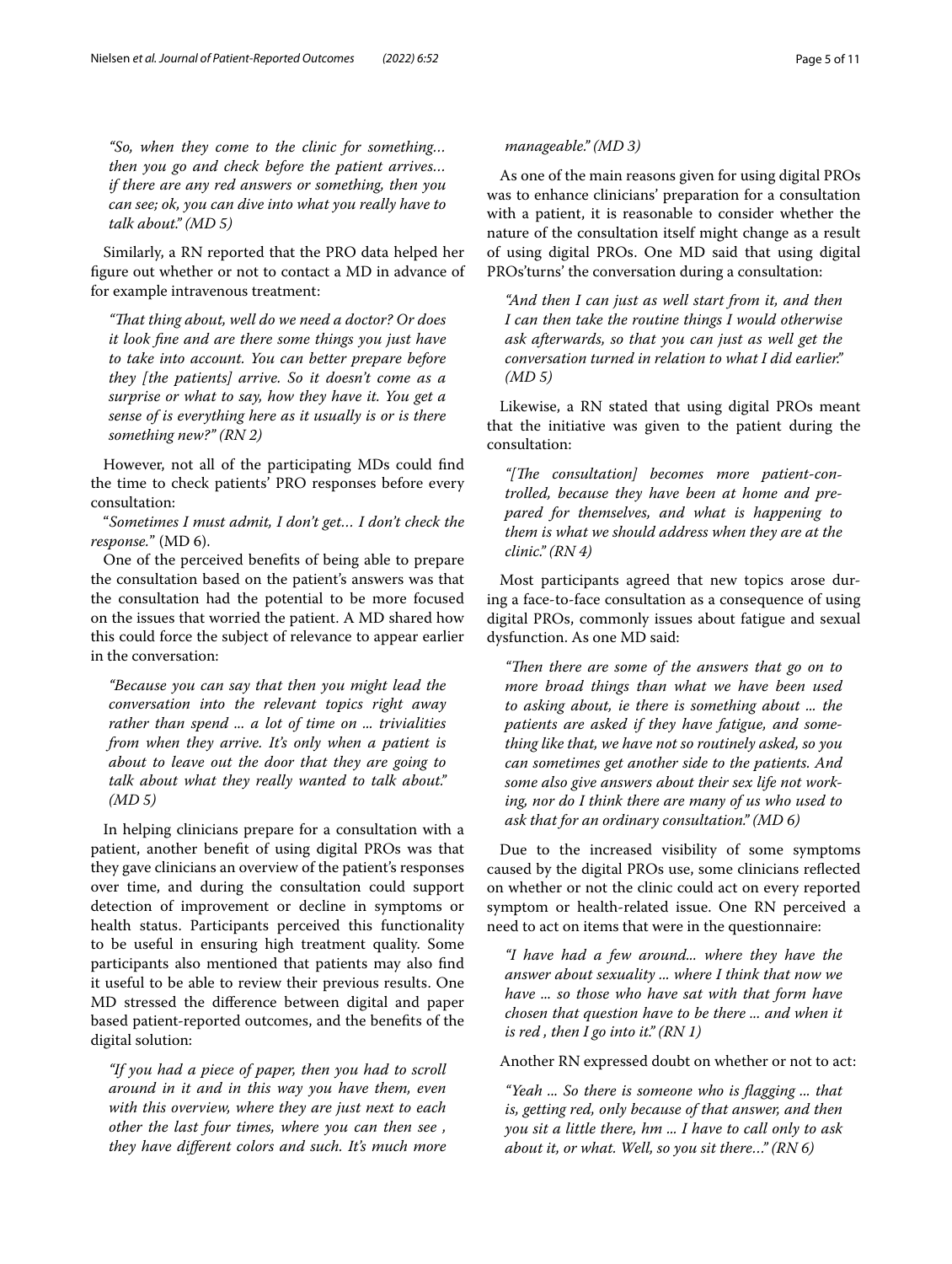# **Perceived ease of use**

All the clinicians agreed that the digital PRO system itself was very easy to use in their practice. Problems occurred only when there were technical complications:

*"But then again; I know their hotline number by heart... to AmbuFlex. So, it has ... that is, that is...*  The Ambuflex solution has had some challenges, *and we think that it is since their updates that there is simply something that simply does not run well enough." (RN 4)*

The usability of the PRO system was not perceived to be a problem for the patients, but it was believed that some patients had difficulty locating the Ambuflex website. In addition, the wording of the questionnaire was perceived to be difficult for some patients:

*"I have experienced someone where they sit and answer the questionnaire while receiving biological treatment, who actually has difculty reading what it says. And it is such a person who is… who is probably dyslexic or… is close by, at least. Who has difculty understanding the meaning of it, and there are some single words they simply cannot read." (RN 5)*

In addition, clinicians reported that some patients did not know how to use a computer:

*"Someone says, but I have a bad feeling about computers, it has nothing to do with me, and I can't fgure it out at all. They may well say that, right." (MD 5)* 

Some participants reported that patients thought there were too many questions on the PRO questionnaire especially those patients who were receiving biological therapy at the clinic:

*"Tey think there are many questions. Tose who beneft the most from it are the ones we have who have colitis who do not get any treatment. Because they do not have to come in here and they do not have to send stool samples, and they do not have to have blood samples taken. So they have it easier. But many of the others, I actually think, think they get a little more work out of it, but on the other hand they can also see what we need it for." (RN 5)*

## and.

*"I think there are many [patients] who say that there are many questions to answer. They also think that these are the same questions, ie… someone is sitting and doing it every other month, the ones who get the infusion [biological treatment], they answer every two months, I think a little that they think, maybe* 

*even a little, that they do it for our sake." (RN 6)*

One MD pointed to the fact that the questionnaire is too comprehensive:

*"We ask for example about their sexual life, or ... we ask for ... their everyday life, it afects everyday life ... and how sick they feel ... so there ... it is a long questionnaire if you ask me. And I'm just thinking ... if you have one specifc problem that you would like help with, then there are many other things you*  must have crossed off before you can ... maybe get in *touch with us with what really matters to you." (MD 2)*

Conversely, another MD mentioned the familiarity of the questions makes it easy for the patients to answer:

*"Tese are the same questions we ask. Tat's why IBD is such a… a good thing to do AmbuFlex… because the questionnaires are… so they are already made, that's what we always ask because we have learned to ask from them." (MD 1)*

Three RNs reported that not all patients found the digital PRO questions relevant.

#### **Patient‑clinician relationship**

Some of the participants mentioned that digital PROs afected the patient-clinician relationship, which infuenced their attitudes towards the digital PRO system and their intention to use it in their clinical practice:

*"In the past, we saw our patients a little more often than we do now. And, I would say, for patients who have a newly diagnosed infammatory bowel disease, I sometimes miss a little that I get to know the patient before they are assigned to AmbuFlex. Earlier, we had them going for years, and knowing that when we just hear the name, we know that ok, he really only calls if there is something extremely wrong and others where you know that they may well call , although there has just been a splash of blood in the toilet bowl. So that… dense feeling of who your patients are, I think it may not be as equally… as close as it was before…" (MD 6)*

A RN, who was responsible for reviewing patient's responses, thought of this a little diferently:

*"But since they are so good at using the comment feld, we still follow them, when we see their answers and follow their lives in that way, right?. So I actually do not think that they are moving further away, that is." (RN 4)*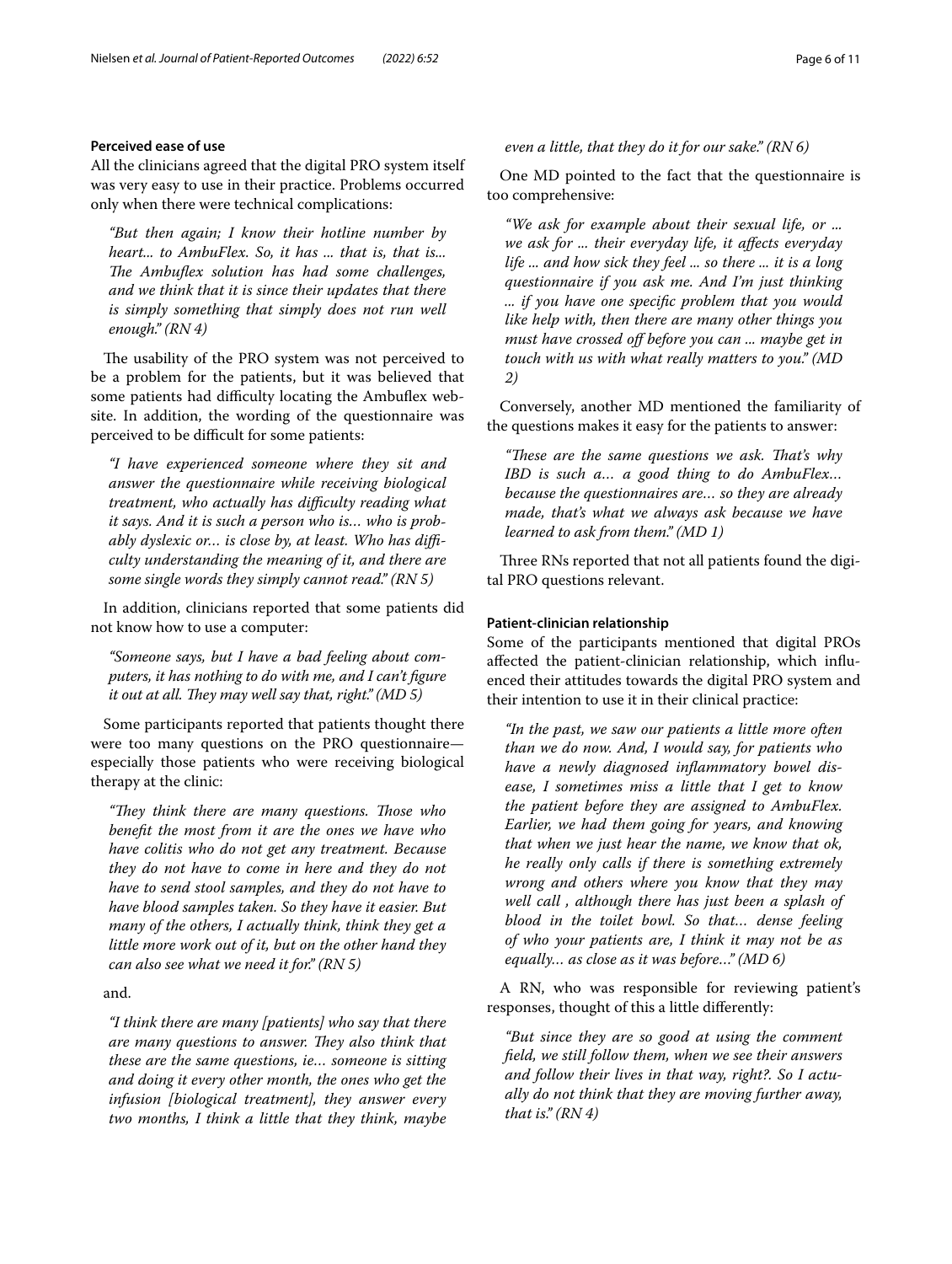Another RN with the same task refected further on this:

*"so now I just have a name, and I can see how they are, but I do not know who they are. I haven't met them. So I think it may be a disadvantage. But it is not certain that the patients think so. [Laugh] It is always nice to know your patients, so ... But then ... the question is whether we did it already, because ... it was not certain that it was me they saw each time. If they came to a one-year check, there could be fve diferent RNs they were in, so ..." (RN 5)*

The majority of participants mentioned that some patients felt safe in contact with the clinic and were doubtful about the change in contact that is introduced by the new solution. A MD highlighted doubt about the patients' perception on interpersonal relationship and social context:

*"Someone they might also think that ... it is very impersonal, they would like to have talked to ... with a doctor or and a RN and ... and then you sit there all alone in front of ... in front of their PC and ... well that's not the same care you get that way." (MD 3)*

Another MD expressed a similar experience with some patients appreciating the opportunity to have a yearly talk with a health care professional:

*"Someone can say that, well I think it's nice to come in and get a talk about ... once a year, and get to know, well something new has happened in the development that can mean something to me." (MD 5)*

One RN understood this as a safety issue:

*"someone thinks it is very nice that, even if everything goes well, you just come in and say everything is fne, and you just get to see each other in the eyes. But it's a little diferent…" (RN 2)*

Most of the participants mentioned that patients always had the opportunity to call the clinic as they were used to:

*"A few are a little worried about losing contact ... if they lose contact completely, we usually say, but they are still seen every three years, and they can always call us and they can always ... so we are still here." (RN 3)*

and:

*"the patients still have to opportunity call in here. We have not, as such, removed anything from them. Besides controls where they are feeling well. Tat's how I think it is." (MD 1)*

There was a difference in opinion regarding whether or not the digital PRO solution is a supplementary offer or a standard procedure. One RN said:

*"So, I also think it is important that it becomes an offer and not a requirement. There must be room for those who continue to feel most comfortable in actually coming in and being seen and heard such faceto-face. Tat still have to be a possibility." (RN 3)*

An experienced RN contradicted this:

*" I don't really present it as much as an ofer, but I say that's how we do it in the future." (RN 5)*

# **Discussion**

This study explored IBD clinicians' attitudes towards the use of a digitally administered PRO assessment solution in daily clinical practice. The participating clinicians' attitude related to the objective of PRO and the reasoning behind the use of PRO. The digital PRO solution was perceived as a means by which patients could report symptoms and other health related issues from home (planned or not-planned) and could allow clinicians to assess whether their patients needed a face-to-face consultation. In this way, using digital PRO was perceived as a way of prioritising healthcare resources. In this study, the resource implications of implementing digital PRO were not investigated, and research suggests PRO imple-mentation does not always lead to resource savings [[16](#page-9-13), [31\]](#page-10-13). However, workflow had changed and resources were prioritised diferently than before the implementatio]n of digital PRO. The participants accepted digital PRO as a relevant way to prioritise resources, and that afected their attitude to the solution.

Secondly, digital PRO assessment was perceived to enhance clinicians' awareness of their patients' health status and its change over time prior to the patient attending a consultation, as well as facilitating the patient's sharing of information about other aspects of their experience that could improve their clinicians' quality of care delivery. These perceived benefits affected participants' support for the digital PRO solution, which is also seen in similar studies [\[15](#page-9-12), [32](#page-10-14), [33\]](#page-10-15)

Finally, digital PRO assessment was perceived to improve patients' access to the clinic and enhance patients' health literacy, therefore supporting their quality of life. Improved patient access to the clinical setting has been found in other studies of patient-initiated digital PROs [[31](#page-10-13), [33\]](#page-10-15). These outcomes were highly valued by the clinicians participating in this study. All of the perceived reasons for use of a digital PRO solution above are related to its impact on the patient-clinician relationship, and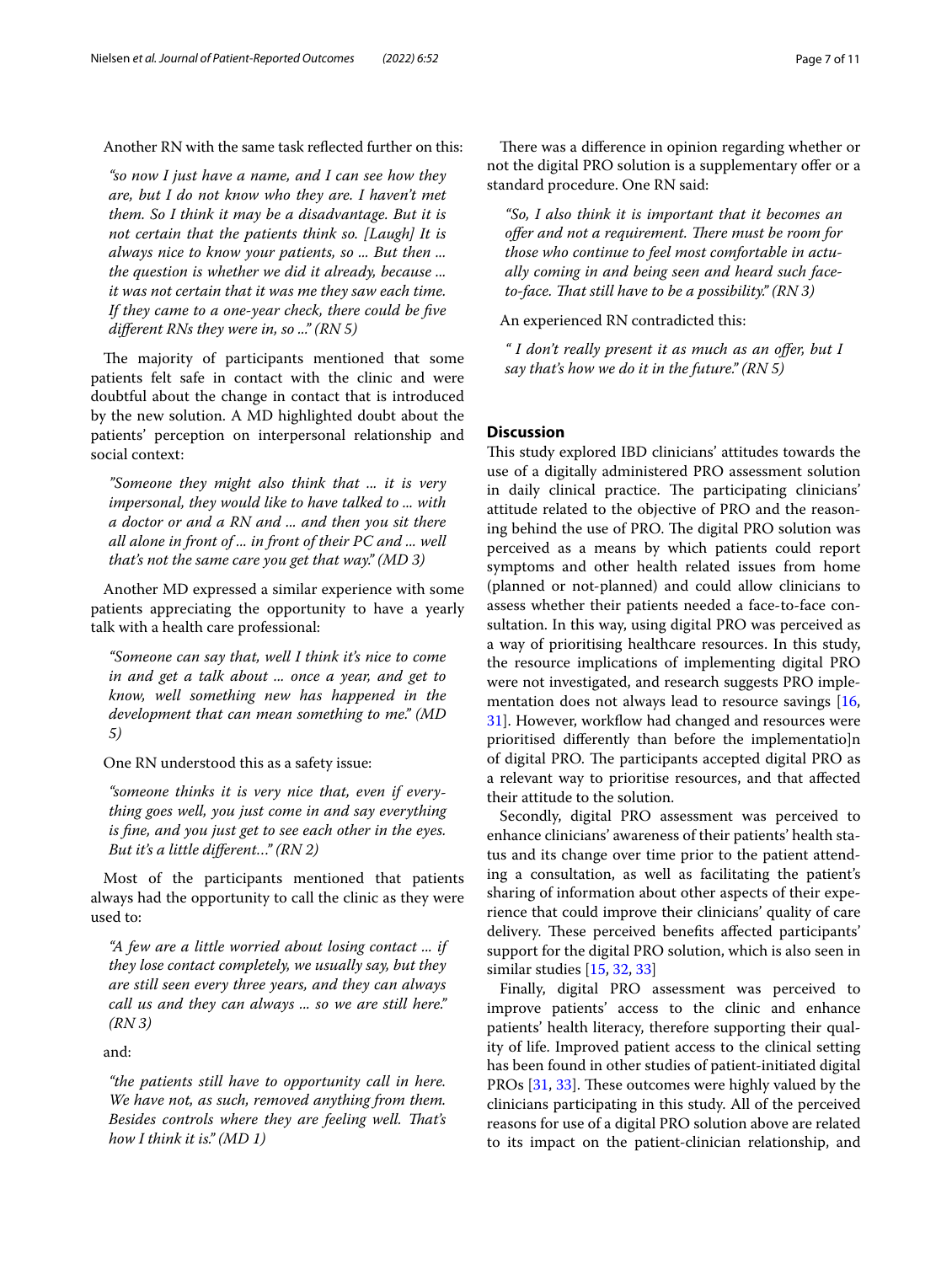this study found that perceived ease of use of the PRO system, by patients and clinicians, was a fundamental condition underpinning successful implementation.

The digital PROs investigated in this study contains diferent question types, which were perceived diferently by clinicians. For example, the questions on health status or simple intestinal symptoms reporting were regarded as useful in a more direct way than the questions on health-related quality of life. Prior research has shown that disease-specifc symptoms reporting can be used as preparation for consultations and in screening to avoid an unnecessary consultation [[9\]](#page-9-7). When participants considered non-disease-specifc question items, they reported being unsure about how to respond to the patient-reported information. Clinicians were less confdent in non-disease-specifc areas, and some may not have felt adequately trained to respond appropriately, as reported elsewhere in the literature [\[34](#page-10-16), [35\]](#page-10-17). Similarly, responding to non-disease-specifc symptomatology may be perceived to detract from time spent on diseasespecific responses. The perceived loss of time from the core task is often seen as a barrier in implementation of new technology in healthcare [[13](#page-9-10)]. Non-disease-specifc questions are often not handled as individual questions but more as an overall health status, that can serve as an introduction to the conversation during consultation, but not as a screening mechanism. Most of the participating clinicians in this study seemed to think that the usefulness of the PRO solution lay within the disease-specifc health status and symptoms questions, as found in other studies [\[18](#page-10-0), [34,](#page-10-16) [36\]](#page-10-18). Only a few participants mentioned the value of obtaining a more comprehensive view of the patient's overall status, but the ability to better prepare for consultations was seen as a value concerning the clinicians' work. At the same time, clinicians also perceived digital PROs to be valuable for the patient, as they offered the patient the opportunity to talk about what most concerns them. This reflects PRO data perceived as a means to prepare and inform the consultation, and is well established in other studies [\[37\]](#page-10-19). With the right amount of training clinicians seem to be able to beneft from the introduction of digital PROs in their clinical work and in their relations to the patients.

As mentioned, the infuence of using digital PROs on the patient-clinician relationship was an important consideration for participants. If clinicians have concerns about not getting to know the patient as they used to, these might afect their willingness to enrol patients in a digital PRO solution especially in the early stage of the patient's outpatient care. This is often seen in digital health solutions that aim for fewer face-to-face consultations [\[38](#page-10-20)]. Meeting the patient in person was important to many of the participants in this study, and for some, a

PRO-based follow-up could be initiated only when a relationship was established, as been found in other studies [[34\]](#page-10-16). On the other hand, the PRO questionnaire may lead to an even better understanding of the patient, because the digital PROs are informing the consultation and giving a more holistic view of the patient [[37](#page-10-19)].

The perceived validity of PRO data is a fundamental concern for any use of digital PRO. In the current study, participants did not seem to doubt the validity of the data. Serious doubts concerning this validity has been reported in other studies [\[32](#page-10-14)]; these doubts may lead to PROs being perceived as less useful and this has been found to be a barrier to their use [[15\]](#page-9-12). Data being collected in "realtime" and the fact that the disease-specifc questions are the same as used at consultations helped the participants of our study to trust the validity of the data. This is especially important when collection of PRO data is seen as a means to replace consultations. The interviews revealed some divergent views on the optimal length and content of the PRO questionnaire and its relevance to the clinical population. Clinical relevance of questions and answers is central for clinicians to accept a PRO solution, because the clinicians have to act on the answers continuously [\[34](#page-10-16), [36\]](#page-10-18). Some participants believed it to be a burden to some patients to answer many questions that sometimes are hard to understand; whilst others thought the patients should be familiar with the questions from face-to-face consultations. After a revision of the clinical procedure at the study setting (after the data collection for this research), patients receiving biological treatment will only receive the questionnaire every other time they come to the clinic. A scoping review of patients' reasons for not using digital PRO solutions conducted by some of the authors of the current study found no association between length and duration of the PRO questionnaire and use [\[39](#page-10-21)]. However, the current study's fndings refected clinicians' worries about patients' willingness to use the digital PRO solution, which in turn afected clinicians' attitudes towards the solution. In future implementations of PROs it might be important, to ensure the clinicians' acceptance, to balance the need for information with the amount and complexity of questions in the PRO questionnaire.

The participants did have some concerns with regard to usability of the digital PRO's, but this was mostly limited to concerns for the few patients that had trouble using computers or simply preferred to meet the clinicians face-to-face once a year. The most frustration with the PRO solution amongst clinician participants in this study was among dedicated RNs who had experienced issues impacting organisational workload and distribution of work, which has also been found in a study of a similar PRO solution for patients with epilepsy [\[16](#page-9-13)]. RNs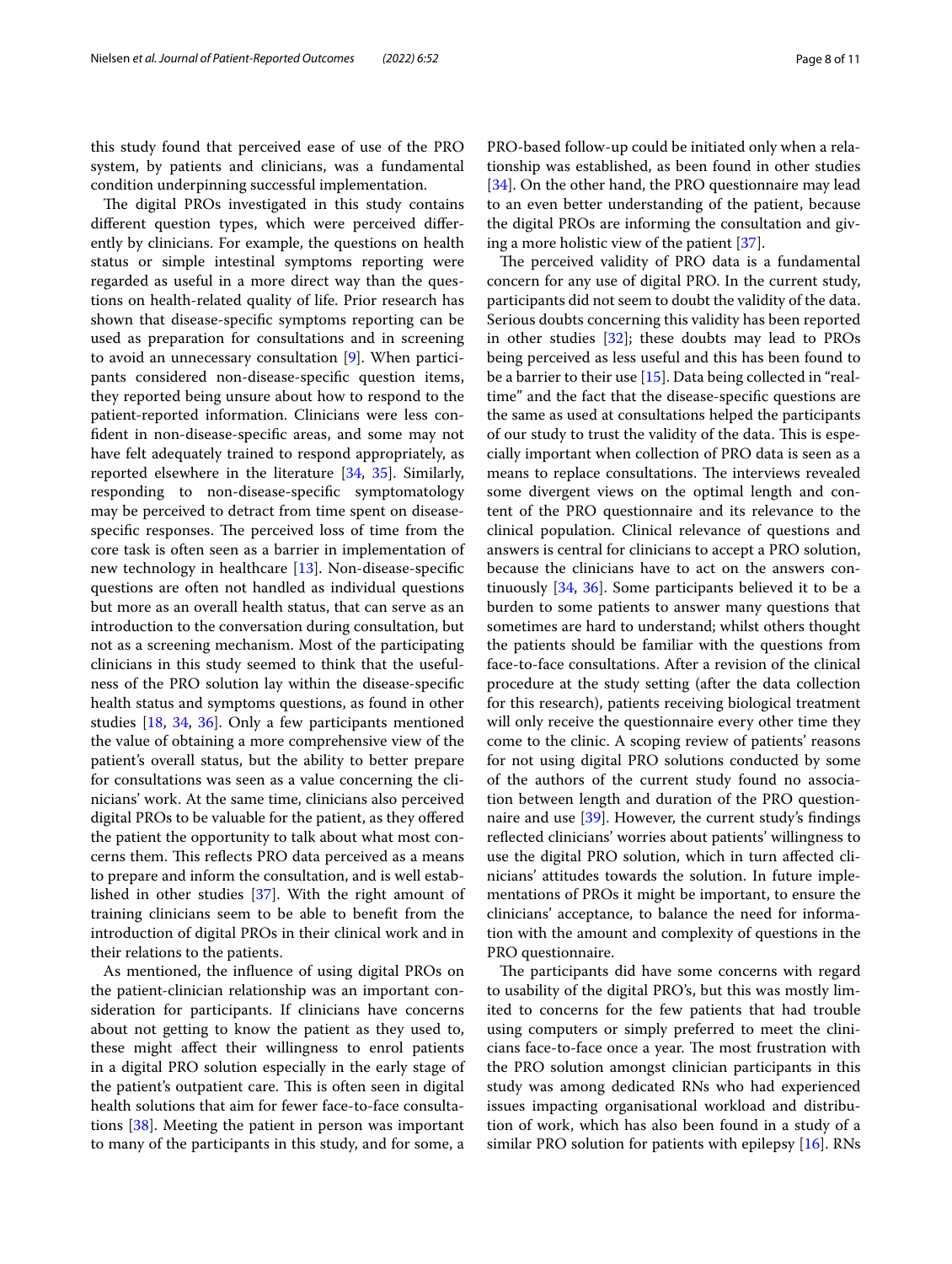felt they had to provide IT-support to patients without proper training or time to do so, and they felt they were using a lot of time on screening the incoming questionnaires. While the MDs participating in our study only had to review patients' digital PRO answers while preparing for their consultations, the dedicated RNs reported that the introduction of digital PRO had signifcantly changed their job description. Changes in workfow and workload have been found to be a factor for success or failure of implementing digital health interventions [\[38](#page-10-20)]. During implementation of digital PRO solutions it is therefore important to handle the new tasks for clinical staff to ensure clinicians' acceptance.

Regardless of these changes, all of the dedicated RNs seemed very positive about the digital PRO system. They could see interrelated benefts for the patients, the hospital and themselves as clinicians. A central consideration for participants in this study was patients' perspectives and experiences, and value for the patient was regarded as value for the clinician. As the MDs prescribed the solution and the RNs handled it, it was important that they supported it for the patients to be satisfed in using the solution. Clinicians (especially RNs) need to maintain a positive attitude towards digital PROs, even if some patients complain about a long and complex questionnaire. The intention to use digital PROs on all eligible patients was diferent amongst participants; some viewed the digital PROs as a positive add on for some patients, but not something all patients had to use, whilst others had the intention to use the solution with all eligible patients.

Clinicians' use of the technology might act as a hurdle for patients' use (if the clinician never asks, the patient will never get a chance to use the PRO solution), but the clinician's attitude towards the technology can be a factor infuencing patient use as well. In classic theories on technology acceptance, *perceived usefulness and perceived ease of use* are main indicators for acceptance [[40\]](#page-10-22). As it is the clinician who explains the usefulness and the ease of use to the patient, the clinician's attitude is an external variable that could afect patients' perceived usefulness as well as the perceived ease of use. In this study, clinicians found digital PROs useful, especially as a means to enhance quality of care and prioritise resources, which meant they were likely to recommend digital PROs to their patients and thereby enhance the patients' perception of the usefulness of digital PROs. Of course, other external variables will afect both the perceived usefulness and ease to the patient. Likewise, the patient's attitude can be an external variable that afects their clinicians' acceptance of the service in a feedback loop where the patient reports back to the clinician and thereby forms the clinician's perception of the usefulness and ease of use of the solution. This inter-dependence was obvious in the fndings from this study, as participants had their patients' worries in mind and focussed substantially on the patient-clinician relationship.

#### **Strengths and limitations**

The findings of this study were generated using a thematic approach and this may be infuenced by the perspective of the researchers (and participants) and the questions and prompts used in data collection. The interview guide may have afected the results and enabled on eHealth Literacy and patient-clinician relationship in a way that might not have been as obvious with the use of other interview guides. However, the themes were validated by participants via the group discussion with the confrmatory purpose.

The clinicians' perspective on the use of digital PROs in relation to the patients refect their beliefs about their patients' ability to use the solution, and their own frst thoughts on the solution and its efect on their daily work. These beliefs and attitudes were shaped by the initial presentation of the PRO solution to clinicians. These two perspectives were not distinctively separated in the interviews, and refected that the patients' perspective is important to the participants, and that the patient-clinician relationship is of utmost importance.

This study collected participants' accounts based on interviews and does not necessarily describe the actual use and work of the clinicians. However, the PRO solution is highly implemented and with close to 80% of the patients enrolled in the solution, all of the participants have some experience with the solution and are believed to use it.

This study was a single-site study and the results are not necessarily representative for other sites. In addition, this study examined the participants' thoughts on the AmbuFlex system, and it may not generalize to other digital PRO assessment tools or other digital health services.

#### **Conclusion**

The digital PROs used in the IBD clinic at Regional Hospital Silkeborg was perceived by clinicians to be useful as a tool to prevent avoidable face-to-face consultations, which beneftted patients, and to prioritise resources at the hospital. In addition, it was believed to have a possible positive efect on quality of life and quality of care. In this setting, the clinicians' positive attitude towards the solution was believed to have a constructive efect on patient uptake. However, even though the participants had a high degree of acceptance of the solution, some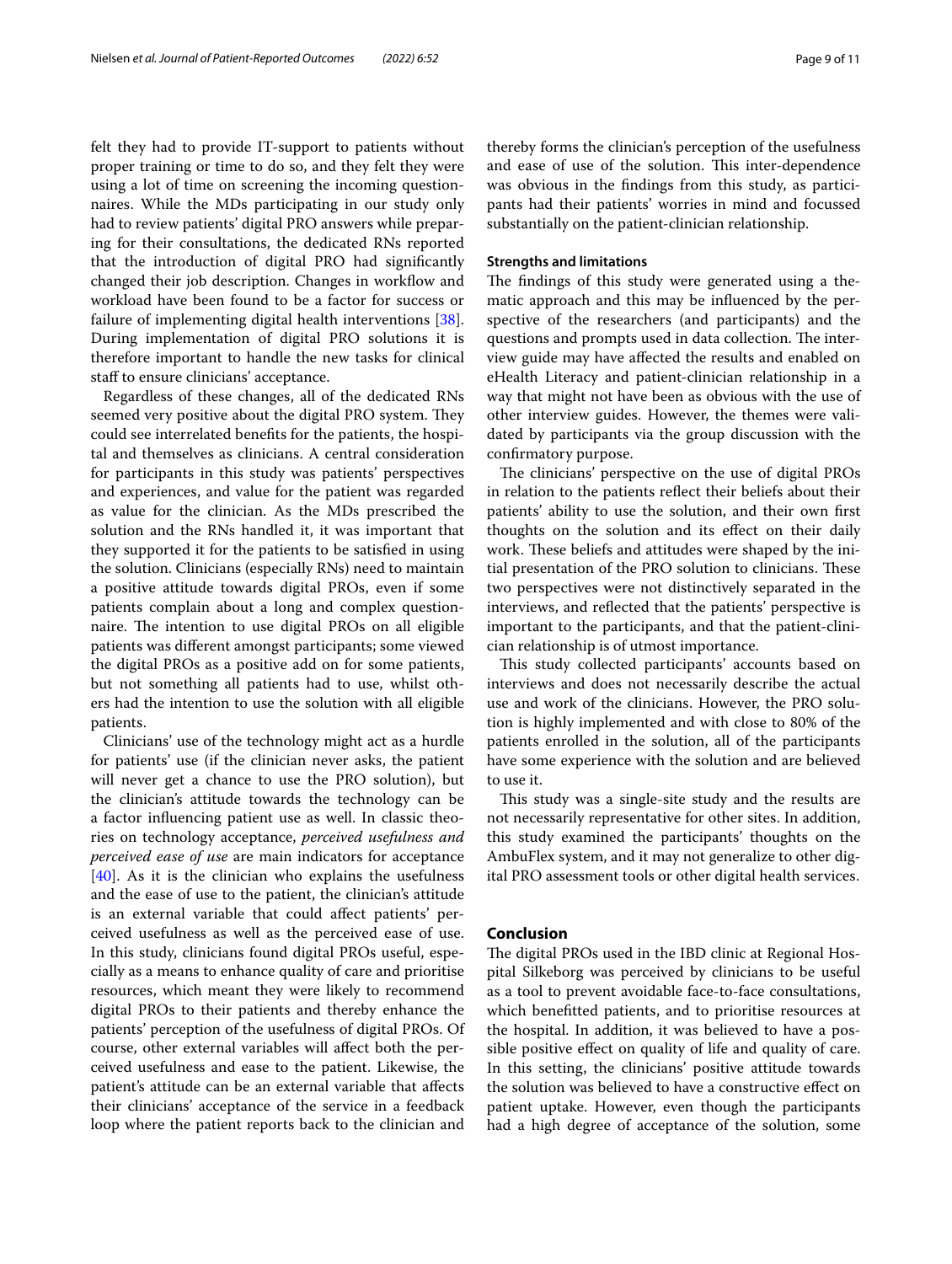were still reluctant to use the solution with all patients. It is important for clinicians to understand the needs and prerequisites of the individual patient when it comes to use of digital PROs. Specifc training in the mechanisms behind use of digital PROs or screening of patients could accommodate clinicians' concerns regarding patients that might have trouble using the solution.

# **Supplementary Information**

The online version contains supplementary material available at [https://doi.](https://doi.org/10.1186/s41687-022-00462-x) [org/10.1186/s41687-022-00462-x.](https://doi.org/10.1186/s41687-022-00462-x)

<span id="page-9-15"></span>**Additional fle 1:** Interview guide.

#### **Acknowledgements**

Thanks to the participating clinicians of Regional Hospital Silkeborg.

#### **Author contributions**

The analysis was conducted by ASN and LH. The study is set up by all authors together. The manuscript is drafted by ASN, commented by all authors, fnished by the ASN and approved by all authors.All authors read and approved the fnal manuscript.

#### **Funding**

The study is funded by Danish Health Data Authorities, Central Region Denmark and University of Copenhagen.

#### **Availability of data and materials**

Interview transcript is in Danish and kept at secure servers at University of Copenhagen for fve years. Data is not freely available due to the privacy of participants, but parts of data may be released in anonymous form. Please contact corresponding author.

## **Declarations**

#### **Ethics approval and consent to participate**

Participants were invited through an email from the associate investigator (BF), who is a doctor at the clinic herself. They were informed that they were free to decline. They were also informed by their supervisor that they were allowed to use working hours. All agreed and consented. All participants were given written and oral information on the study and their rights as study participant in accordance with the Declaration of Helsinki (World Medical Association 2013). The study was approved by The Human Ethics Advisory HEAG-H of School of Health and Social Development at Deakin University (no. HEAG-H 183\_2019) in accordance with Australian regulation. Data was kept at password protected secure servers at University of Copenhagen.

#### **Consent for publication**

Participants were informed about the anonymous publication of the results.

#### **Competing interests**

The authors are participating in development of digital PRO in the Danish healthcare system.

#### **Author details**

<sup>1</sup> Diagnostic Centre, University Research Clinic for Innovative Patient Pathways, Silkeborg Regional Hospital, Silkeborg, Denmark. <sup>2</sup> Department of Public Health, Section of Health Service Research, University of Copenhagen, Øster Farimagsgade 5, 1014 Copenhagen K, Denmark. <sup>3</sup>School of Health and Social Development, Deakin University, Geelong, Australia.

Received: 26 December 2021 Accepted: 9 May 2022 Published online: 19 May 2022

#### **References**

- <span id="page-9-0"></span>1. Chen J, Ou L, Hollis SJ (2013) A systematic review of the impact of routine collection of patient reported outcome measures on patients, providers and health organisations in an oncologic setting. BMC Health Serv Res 13(1):211. <https://doi.org/10.1186/1472-6963-13-211>
- <span id="page-9-6"></span>2. Kotronoulas G, Kearney N, Maguire R et al (2014) What is the value of the routine use of patient-reported outcome measures toward improvement of patient outcomes, processes of care, and health service outcomes in cancer care? A systematic review of controlled trials. JCO 32(14):1480–1501.<https://doi.org/10.1200/JCO.2013.53.5948>
- 3. Eriksen J, Bygholm A, Bertelsen P (2020) The purpose of patientreported outcome (PRO) post its digitalization and integration into clinical practice: an interdisciplinary redefnition resembling PROs theoretical and practical evolvement. Appl Sci 10(21):7507. [https://doi.](https://doi.org/10.3390/app10217507) [org/10.3390/app10217507](https://doi.org/10.3390/app10217507)
- <span id="page-9-1"></span>4. Yin AL, Hachuel D, Pollak JP, Scherl EJ, Estrin D (2019) Digital Health apps in the clinical care of infammatory bowel disease: scoping review. J Med Internet Res 21(8):e14630. <https://doi.org/10.2196/14630>
- <span id="page-9-2"></span>5. U.S. Department of Health and Human Services FDA. Guidance for Industry: patient-reported outcome measures: use in medical product development to support labeling claims: draft guidance. Published online 2006.
- <span id="page-9-3"></span>6. Greenhalgh J, Dalkin S, Gooding K et al (2017) Functionality and feedback: a realist synthesis of the collation, interpretation and utilisation of patient reported outcome measures data to improve patient care. Health Serv Deliv Res. <https://doi.org/10.1136/bmjopen-2014-005601>
- <span id="page-9-4"></span>7. Raghu Subramanian C, Triadaflopoulos G (2016) Care of infammatory bowel disease patients in remission. Gastroenterol Rep (Oxf) 4(4):261–271.<https://doi.org/10.1093/gastro/gow032>
- <span id="page-9-5"></span>8. Appel CW, Pedersen S, Nielsen AS, Furstrand B (2022) Telemedicine based on patient-reported outcomes in management of patients with infammatory bowel disease in a real-life setting–a before and after cohort study. Scand J Gastroenterol (IGAS) 10(1080/00365521):2041083
- <span id="page-9-7"></span>9. Greenhalgh J (2009) The applications of PROs in clinical practice: what are they, do they work, and why? Qual Life Res 18:115–123
- <span id="page-9-8"></span>10 Schamber EM, Takemoto SK, Chenok KE, Bozic KJ (2013) Barriers to completion of patient reported outcome measures. J Arthroplast 28(9):1449–1453
- <span id="page-9-9"></span>11. Paige SR, Stellefson M, Krieger JL, Anderson-Lewis C, Cheong J, Stopka C (2018) Proposing a transactional model of ehealth literacy: concept analysis. J Med Internet Res 20(10):e10175. [https://doi.org/10.2196/](https://doi.org/10.2196/10175) [10175](https://doi.org/10.2196/10175)
- 12 Venkatesh V, Morris MG, Davis GB, Davis FD (2013) User acceptance of information technology: toward a unifed view. MIS Q 27(3):425. <https://doi.org/10.2307/30036540>
- <span id="page-9-10"></span>13. Ross J, Stevenson F, Lau R, Murray E (2016) Factors that infuence the implementation of e-health: a systematic review of systematic reviews (an update). Implement Sci 11(1):146. [https://doi.org/10.1186/](https://doi.org/10.1186/s13012-016-0510-7) [s13012-016-0510-7](https://doi.org/10.1186/s13012-016-0510-7)
- <span id="page-9-11"></span>14. Mair FS, May C, O'Donnell C, Finch T, Sullivan F, Murray E (2012) Factors that promote or inhibit the implementation of e-health systems: an explanatory systematic review. Bull World Health Organ 90(5):357–364. <https://doi.org/10.2471/BLT.11.099424>
- <span id="page-9-12"></span>15. Nguyen H, Butow P, Dhillon H, Sundaresan P (2020) A review of the barriers to using patient-reported outcomes (PROs) and Patient-reported outcome measures (PROMs) in routine cancer care. J Med Radiat Sci. <https://doi.org/10.1002/jmrs.421>
- <span id="page-9-13"></span>16. Mejdahl CT, Schougaard LMV, Hjollund NH, Riiskjær E, Lomborg K (2018) Exploring organisational mechanisms in PRO-based follow-up in routine outpatient care-an interpretive description of the clinician perspective. BMC Health Serv Res 18(1):546. [https://doi.org/10.1186/](https://doi.org/10.1186/s12913-018-3352-y) [s12913-018-3352-y](https://doi.org/10.1186/s12913-018-3352-y)
- <span id="page-9-14"></span>17. Skovlund PC, Ravn S, Seibaek L, Thaysen HV, Lomborg K, Nielsen BK (2020) The development of PROmunication: a training-tool for clinicians using patient-reported outcomes to promote patient-centred communication in clinical cancer settings. J Patient-Rep Outcomes 4(1):10. <https://doi.org/10.1186/s41687-020-0174-6>